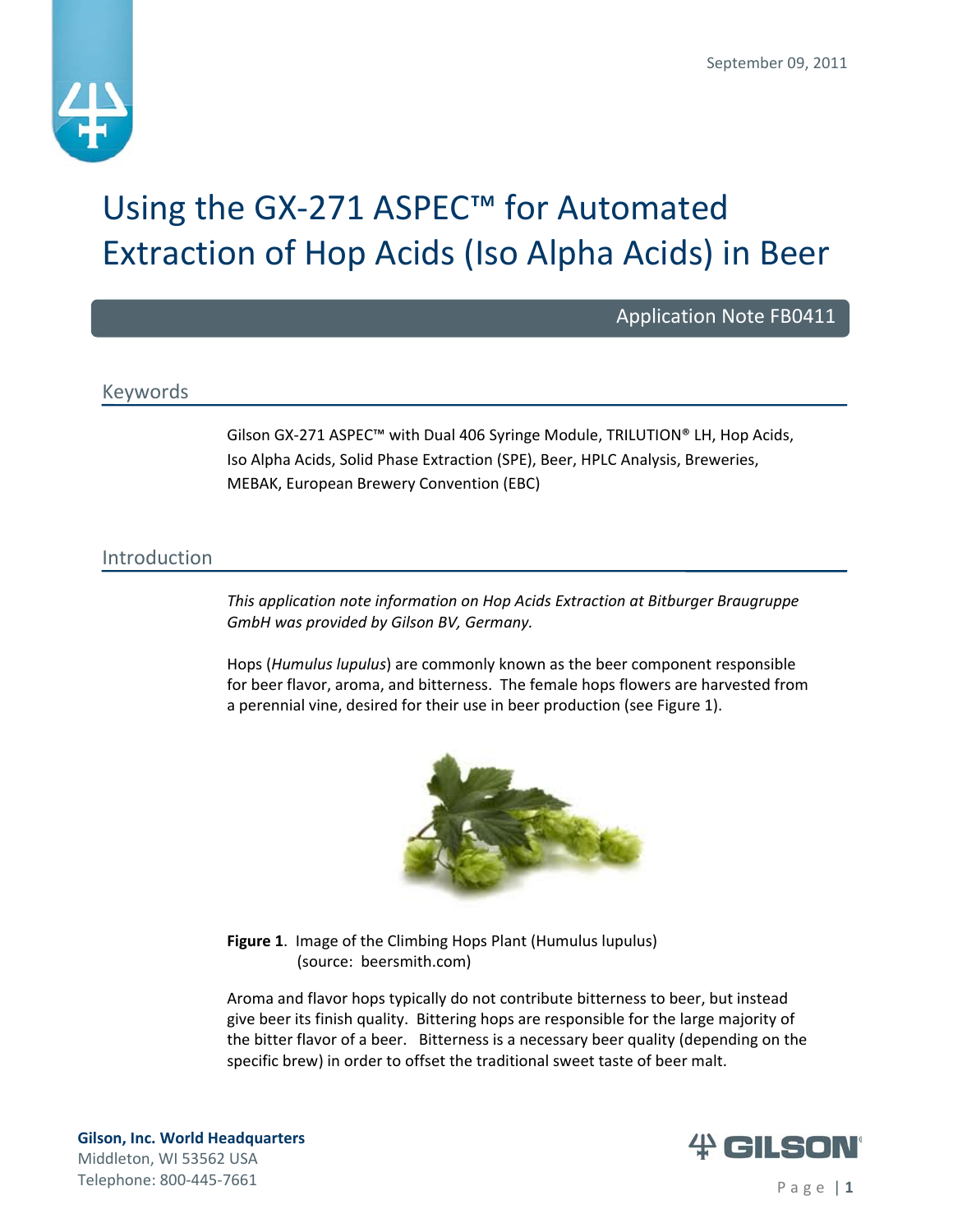

Alpha acid is the hop resin responsible for a beer's bitter flavor. It can be isomerized with heat to form iso-alpha acid (see Figure 2). For overall quality and consistency in brew, there is a need to consistently monitor the flavor compounds derived from hops during the production process (in wort) and in the final beer product. Hop acids have a strong UV absorbance at 270 nm. HPLC testing to monitor the amount of iso‐alpha acid is described in the German brewery guide (MEBAK) and in the European Brewery Convention (EBC); specified as the degree of bitterness in International Bitterness Units (IBUs).



**Figure 2**. Image of Iso‐Alpha Acid (courtesy of Wikipedia.org)

This application automates the removal of particulates and contaminates via Solid Phase Extraction (SPE) using the Gilson GX‐271 ASPEC™ with Dual 406 Syringe Pump. SPE is performed prior to HPLC analysis for iso-alpha acid content to extend column life and improve system performance.



**Figure 3**. Gilson GX‐271 ASPEC with Dual 406 Syringe Pump

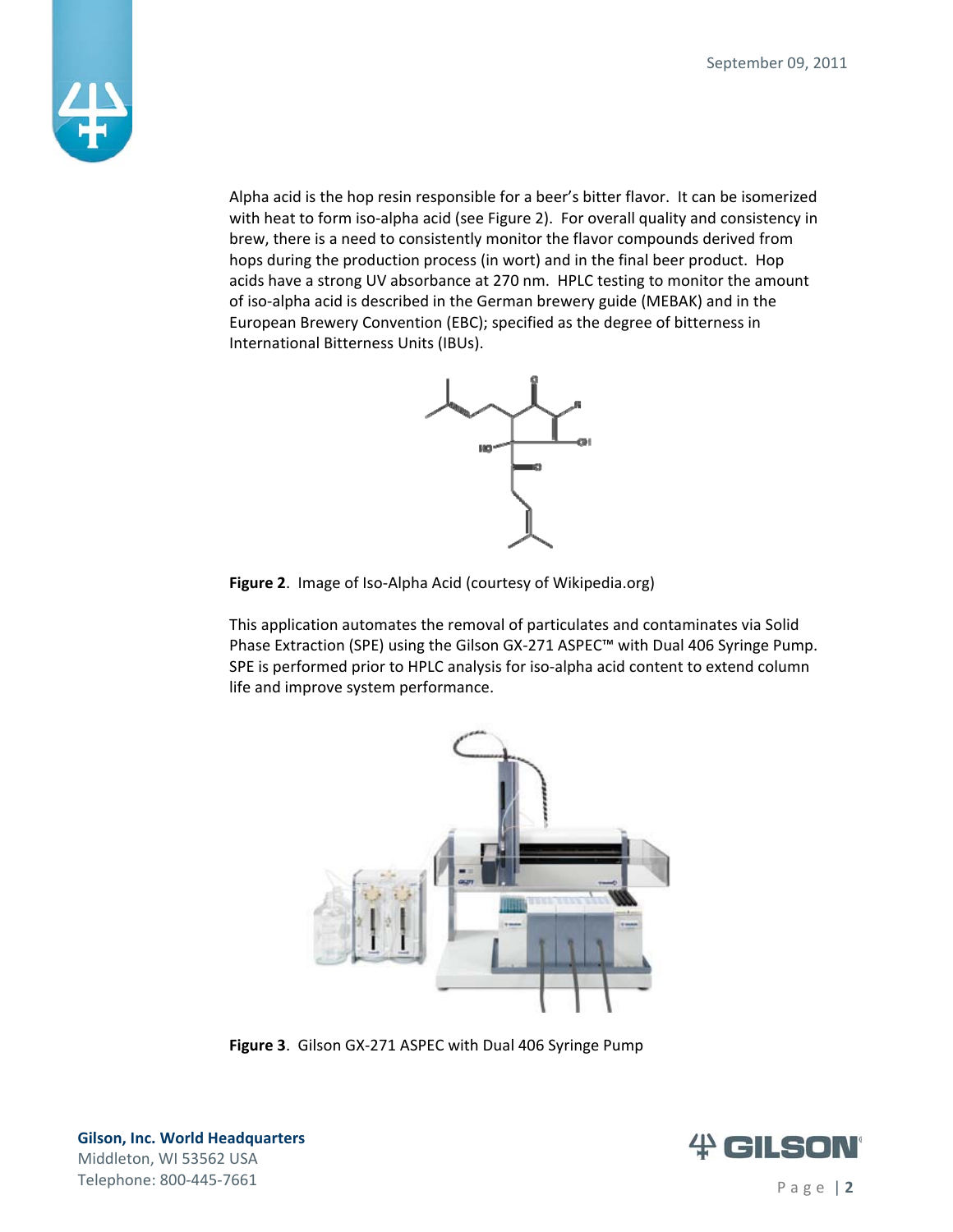

## Materials & Methods

#### Iso‐Alpha Acids SPE Materials:

SPE Cartridges: Phenomenex Strata™ C18‐3mL

SPE Solutions:

- A: 0.2 mL of Phosphoric Acid in 50 mL Water and 50 mL Methanol
- B: 0.2 mL of Phosphoric Acid in 100 mL Water
- C: 0.1 mL of phosphoric acid in 90 mL Methanol and 10 mL Water

### Iso‐Alpha Acids SPE Method:

- 1. Condition SPE cartridge with 5 mL of Methanol
- 2. Condition SPE cartridge with 5 mL of Solution A
- 3. Load 20 mL of acidified sample onto SPE cartridge
- 4. Wash SPE cartridge with 5 mL of Solution B
- 5. Elute SPE cartridge with 10 mL Solution C
- 6. Mix
- 7. Transfer
- 8. Transfer



**Figure 4.** TRILUTION® LH Iso‐Alpha Acid Solid Phase Extraction Method Using the GX‐271 ASPEC™ with Dual 406 Syringe Pump



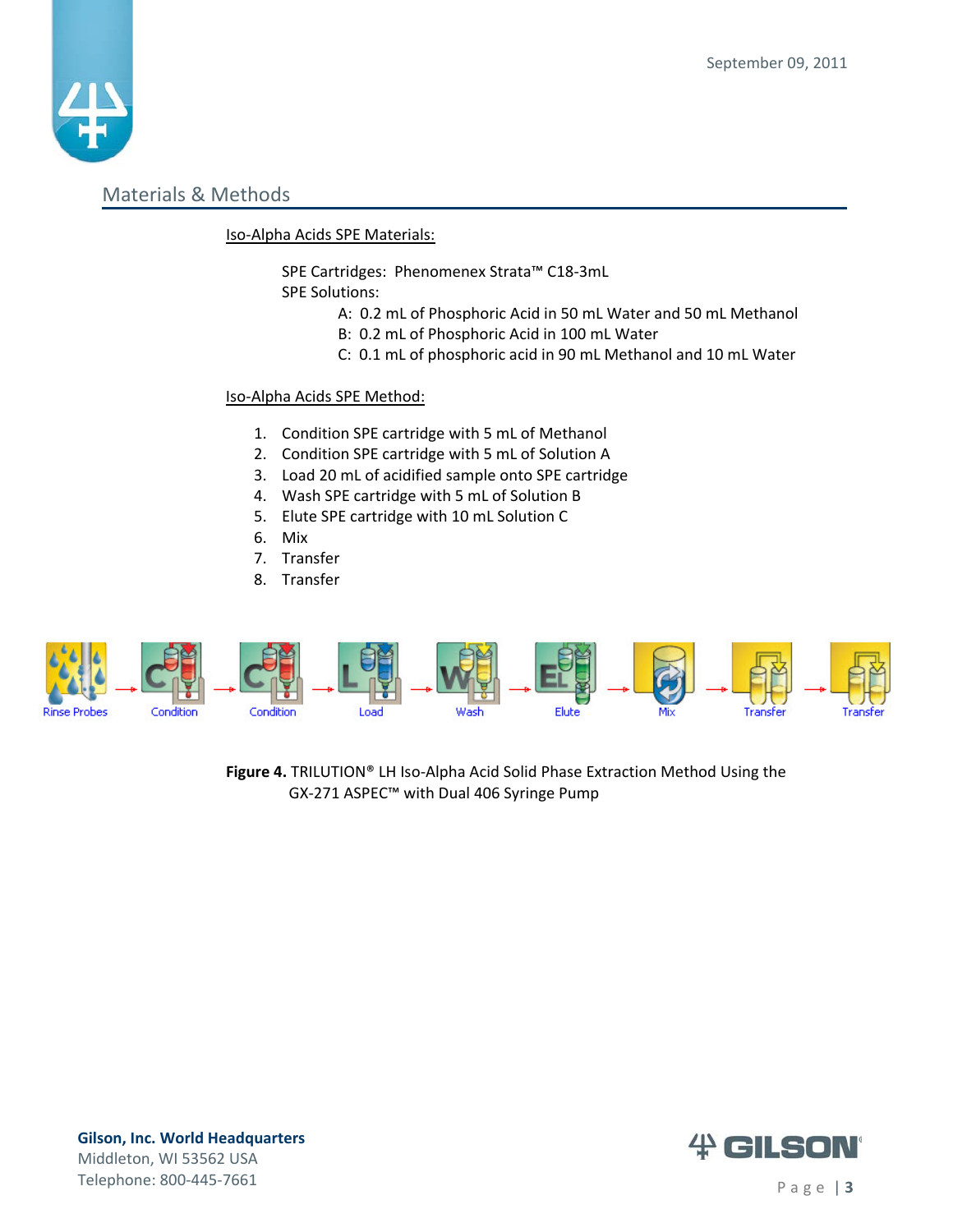

Iso‐Alpha Acids, Alpha Acids, and Beta Acids ‐ Analytical HPLC Materials:

HPLC System

Binary Gradient Mobile Phase Pumps Column Heater Dual UV Detector

#### Mobile Phase:

A: Citrate/Phosphate Buffer

B: 90 Acetonitrile / 10 Water

Column: Phenomenex Gemini™ C18; 250 x 4.6 mm

#### Iso‐Alpha Acids, Alpha Acids, and Beta Acids ‐ Analytical HPLC Method:

Mobile Phase Gradient:

| <b>Time</b><br>(minutes) | <b>Mobile Phase</b><br>(% B) |
|--------------------------|------------------------------|
| Ω                        | 50                           |
| 18                       | 60                           |
| 23                       | 100                          |
| 40                       | 100                          |
| 43                       | 50                           |
| 50                       | 50                           |

Flow rate: 0.7 ml/min

Column Temperature: 40 °C

Detection: UV 270 nm / 314 nm



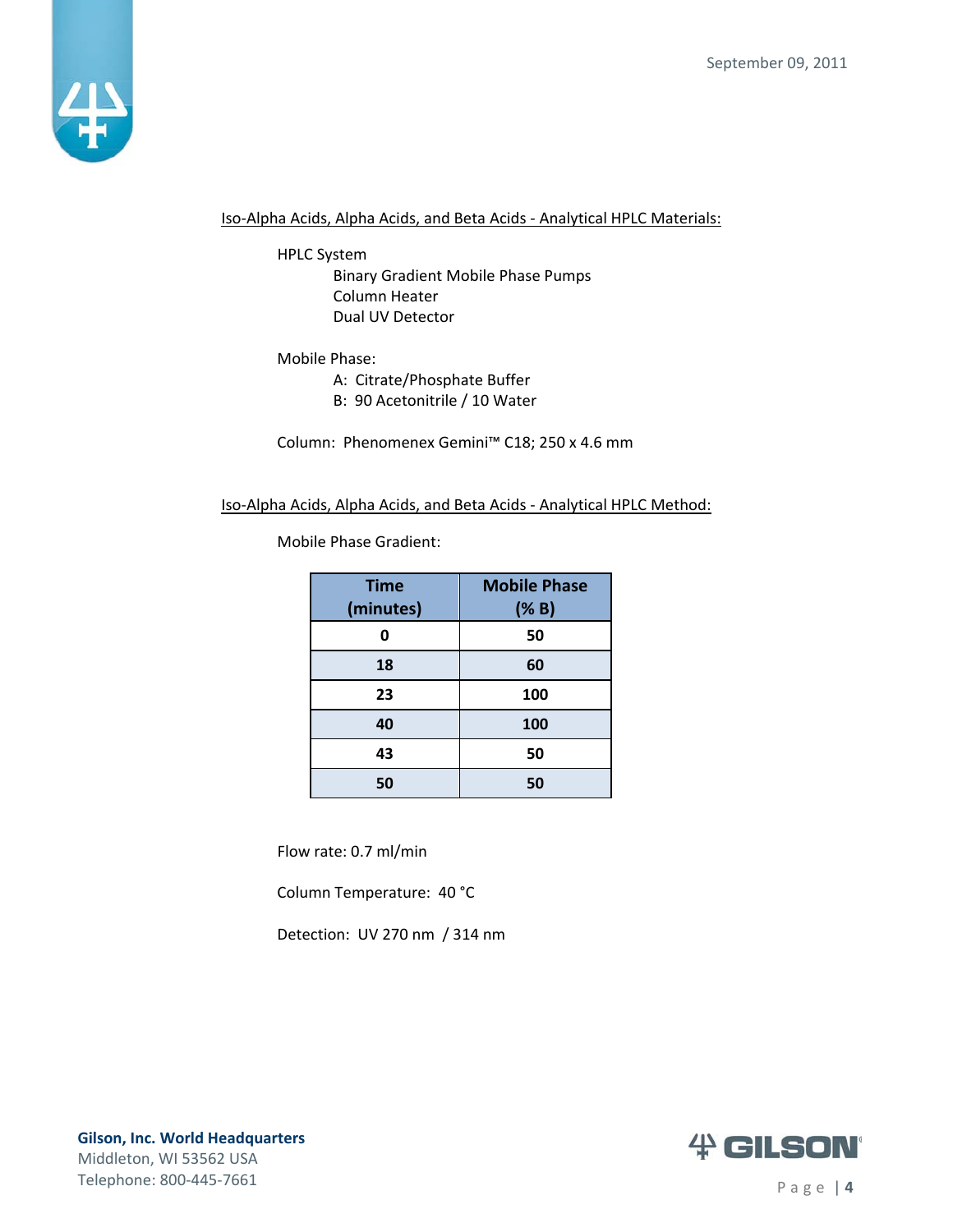September 09, 2011



# Results



## **Figure 6.** Example Chromatogram of Iso‐Alpha Acids, Alpha Acids, and Beta Acids from a Beer Sample